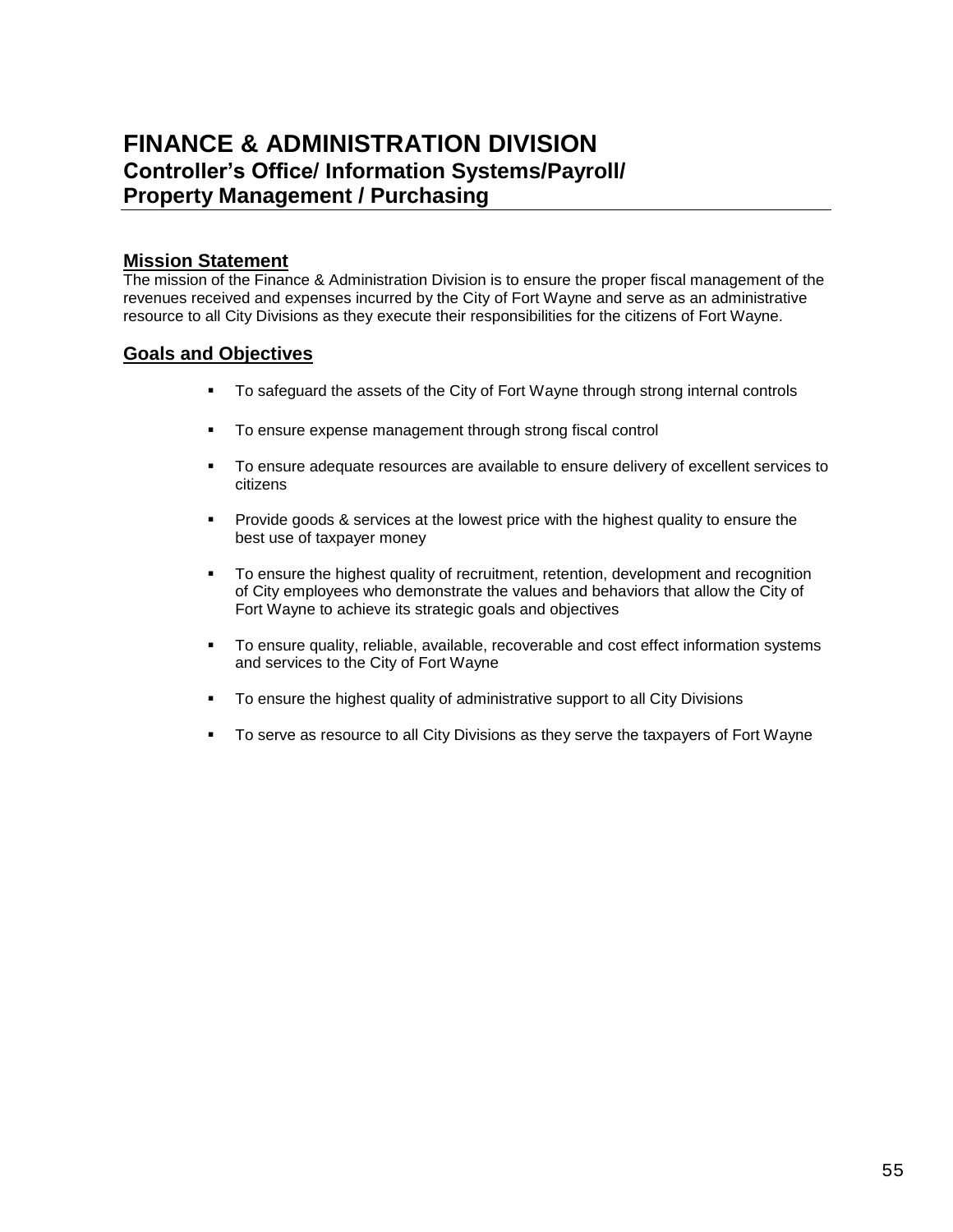### **FINANCE & ADMINISTRATION Dept # 0002 2013 BUDGET COMPARISON**

|                                       | 2011<br><b>ACTUAL</b>    | 2012 ACTUAL<br><b>THRU</b><br>30-Jun-2012 | <b>2012 REVISED</b><br><b>BUDGET</b> | 2013<br><b>SUBMITTED</b> | \$ INCREASE<br>(DECREASE)<br><b>FROM 2012</b><br><b>REVISED</b> | % CHANGE<br><b>FROM 2012 REV</b><br>TO 2013 |
|---------------------------------------|--------------------------|-------------------------------------------|--------------------------------------|--------------------------|-----------------------------------------------------------------|---------------------------------------------|
| 5111 TOTAL WAGES                      | 1,553,763                |                                           | 1,593,059                            | 1,630,284                | 37,225                                                          | 2.34%                                       |
| 5131 PERF - EMPLOYERS SHARE           | 131,981                  |                                           | 159,308                              | 163,029                  | 3,721                                                           |                                             |
| 5132 FICA                             | 113,726                  |                                           | 121,872                              | 124,709                  | 2,837                                                           |                                             |
| 5134 LIFE MEDICAL & HEALTH INSUR      | 285,600                  |                                           | 330,400                              | 330,400                  |                                                                 |                                             |
| 5136 UNEMPLOYMENT COMPENSATION        | 1,574                    |                                           | 1,590                                | 1,629                    | 39                                                              |                                             |
| 5137 WORKERS COMP INSURANCE           | 2,535                    |                                           | 2,725                                | 1,740                    | (985)                                                           |                                             |
| 513A PERF - EMPLOYEES/PD BY CITY      | 46,622                   |                                           | 47,800                               | 48,921                   | 1,121                                                           |                                             |
| 513R RETIREES HEALTH INSUR            | 20,400                   |                                           | 11,800                               | 23,600                   | 11,800                                                          |                                             |
| 5161 STLMT/SEVRNC                     | 307                      |                                           | $\blacksquare$                       |                          | $\blacksquare$                                                  |                                             |
| <b>Total 5100</b>                     | 2,156,508<br>\$          | \$<br>1,061,729                           | \$<br>2,268,554                      | \$2,324,312              | \$<br>55,758                                                    | 2.46%                                       |
| 5212 STATIONARY & PRINTED FORMS       | 21,961                   |                                           | 32,364                               | 30,979                   | (1, 385)                                                        |                                             |
| 5213 COMPUTER SUPPLIES                | 2,034                    |                                           | 4,080                                | 4,080                    |                                                                 |                                             |
| 5219 OTHR OFFICE SUPPLIES             | 24,766                   |                                           | 22.346                               | 22,146                   | (200)                                                           |                                             |
| 5231 GASOLINE                         | 818                      |                                           | 1,193                                | 891                      | (302)                                                           |                                             |
| 5263 OTHR EQUIPMENT REPAIR PARTS      | $\blacksquare$           |                                           | 300                                  | 300                      | $\blacksquare$                                                  |                                             |
| 5299 OTHER MATERIALS & SUPPLIES       | 3,248                    |                                           | 56,300                               | 97,160                   | 40,860                                                          |                                             |
| Total 5200                            | \$<br>52,827             | \$<br>67,447                              | \$<br>116,583                        | \$<br>155,556            | \$<br>38,973                                                    | 33.43%                                      |
| 5310 JOINT TASK FORCE                 | 175,000                  |                                           | 84,880                               |                          | (84, 880)                                                       |                                             |
| 5311 LEGAL SERVICES                   | 34,580                   |                                           |                                      |                          | $\blacksquare$                                                  |                                             |
| 5314 CONSULTANT SERVICES              | 1,914,279                |                                           | 1,959,349                            | 1,991,000                | 31,651                                                          |                                             |
| 5315 APPRAISAL/INSPECTION             | 3,000                    |                                           | 8,000                                | 5,000                    | (3,000)                                                         |                                             |
| 5318 ELECTION EXPENSE                 | 394,896                  |                                           |                                      |                          |                                                                 |                                             |
| 531C AUDIT FEES                       | 14,317                   |                                           | 20,000                               | 20,000                   |                                                                 |                                             |
| 531H BANK SERVICE CHARGES             | 348                      |                                           | 420                                  | 420                      |                                                                 |                                             |
| 531K SEMINAR FEES                     | 6,451                    |                                           | 12,374                               | 11,374                   | (1,000)                                                         |                                             |
| 531M SECURITY SERVICES                | $\blacksquare$           |                                           | 206,004                              | 170,000                  |                                                                 |                                             |
| 5322 POSTAGE                          | 12,743                   |                                           |                                      |                          | (36,004)                                                        |                                             |
| 5323 TELEPHONE & TELEGRAPH            |                          |                                           | 15,655                               | 15,451                   | (204)                                                           |                                             |
| 5324 TRAVEL EXPENSES                  | 182,777<br>3,334         |                                           | 413,844                              | 400,000<br>4,750         | (13, 844)                                                       |                                             |
| 5326 MILEAGE                          | 603                      |                                           | 9,000<br>2,200                       | 1,500                    | (4,250)                                                         |                                             |
| 532C CELL PHONE                       | 2,645                    |                                           | 2,272                                | 2,218                    | (700)                                                           |                                             |
| 532L LONG DISTANCE CHARGES            | 1,395                    |                                           | 12,765                               | 5,000                    | (54)<br>(7,765)                                                 |                                             |
| 5331 PRINTING OTHER THAN OFFC SUPPL   |                          |                                           |                                      | 9,000                    |                                                                 |                                             |
| 5332 PUBLIC OF LEGAL NOTICES/ADVER    | 7,119<br>1,803           |                                           | 12,350<br>2,877                      | 2,461                    | (3,350)                                                         |                                             |
| 5342 LIABILITY INSURANCE              | 9,007                    |                                           | 38,882                               |                          | (416)                                                           |                                             |
| 5351 ELECTRICITY                      |                          |                                           | 178,560                              | 36,211<br>220,540        | (2,671)<br>41,980                                               |                                             |
| 5352 NATURAL GAS                      |                          |                                           | 51,504                               | 55,000                   | 3,496                                                           |                                             |
| 5353 WATER                            | $\overline{\phantom{a}}$ |                                           | 5,208                                | 10,000                   | 4,792                                                           |                                             |
| 5354 SEWAGE                           | 204                      |                                           | 5,472                                | 10,372                   |                                                                 |                                             |
|                                       | $\overline{\phantom{a}}$ |                                           |                                      |                          | 4,900                                                           |                                             |
| 5356 SOLID WASTE DISPOSAL             |                          |                                           | 2,400                                |                          | (2,400)                                                         |                                             |
| 5361 CONTRACTED BLDG & STRUC REPAIRS  | 2,982                    |                                           | 27,218                               | $\blacksquare$           | (27, 218)                                                       |                                             |
| 5363 CONTRACTED OTHER EQUIPMT REPAIRS | 11,610                   |                                           | 49,704                               | 20,350                   | (29, 354)                                                       |                                             |
| 5364 CONTRACTED GROUND & SURFC RPR    | 47,068                   |                                           | 81,267                               | 38,763                   | (42, 504)                                                       |                                             |
| 5365 JANITORIAL & LAUNDRY SERVICE     | 3,535                    |                                           | 270,874                              | 240,000                  | (30, 874)                                                       |                                             |
| 5367 MAINT. AGREEMENT - SOFTWARE      | 687,103                  |                                           | 1,099,456                            | 1,076,286                | (23, 170)                                                       |                                             |
| 5368 CONTRACTS - ELEVATOR SERVICE     | $\blacksquare$           |                                           | 17,124                               |                          | (17, 124)                                                       |                                             |
| 5369 CONTRACTED SERVICE               | 311,520                  |                                           | 367,358                              | 374,264                  | 6,906                                                           |                                             |
| 536A MAINT. AGREEMENT - HARDWARE      | 185,518                  |                                           | 124,959                              | 102,459                  | (22, 500)                                                       |                                             |
| 536K REPAIRS & MAINTENANCE            |                          |                                           | 234,852                              | 170,000                  | (64, 852)                                                       |                                             |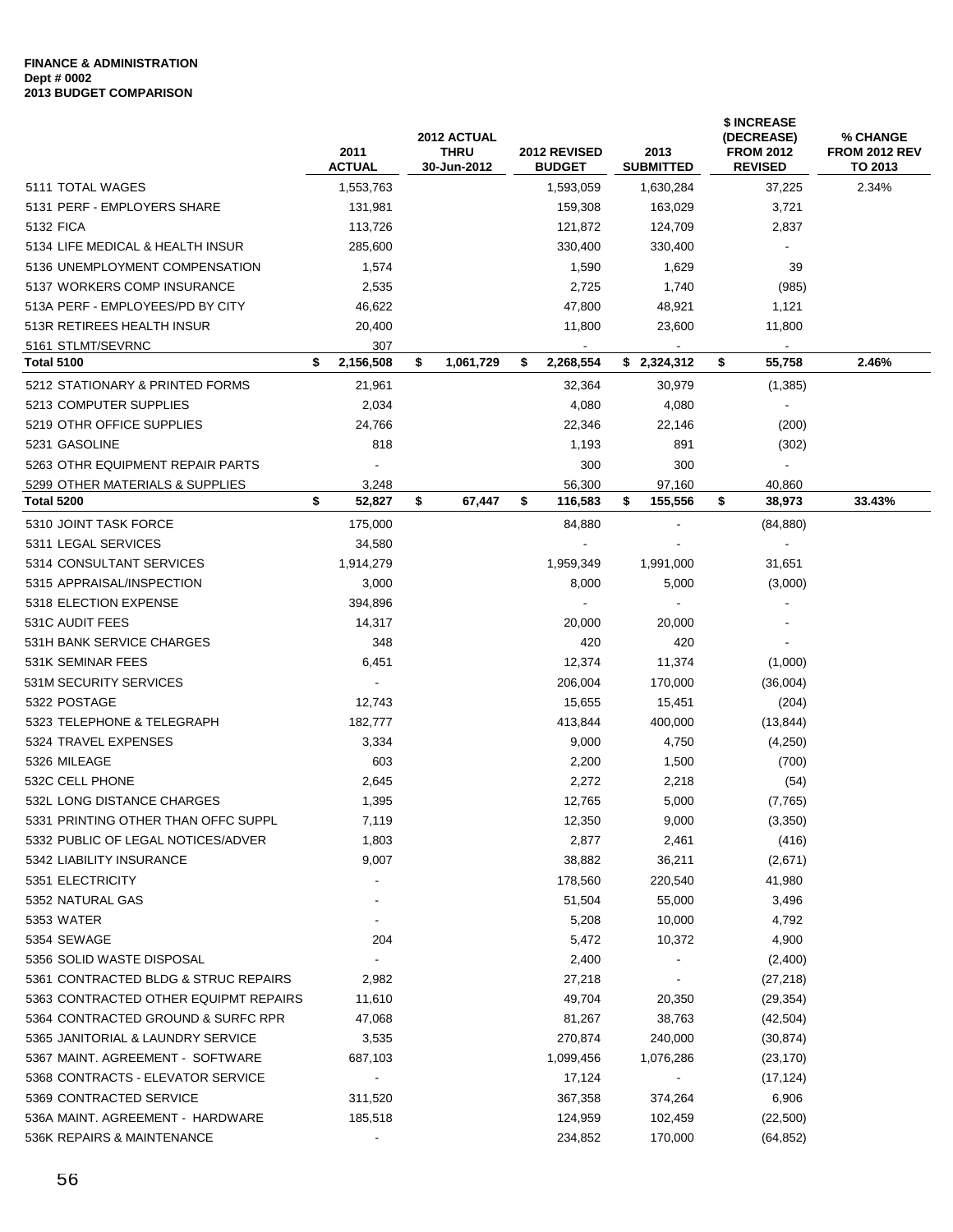### **FINANCE & ADMINISTRATION Dept # 0002 2013 BUDGET COMPARISON**

|                                  | 2011<br><b>ACTUAL</b> |    | 2012 ACTUAL<br><b>THRU</b><br>30-Jun-2012 |    | 2012 REVISED<br><b>BUDGET</b> |    | 2013<br><b>SUBMITTED</b> |           | <b>\$ INCREASE</b><br>(DECREASE)<br><b>FROM 2012</b><br><b>REVISED</b> | % CHANGE<br><b>FROM 2012 REV</b><br>TO 2013 |  |
|----------------------------------|-----------------------|----|-------------------------------------------|----|-------------------------------|----|--------------------------|-----------|------------------------------------------------------------------------|---------------------------------------------|--|
| 536M MOWING SERVICES             | 266,489               |    |                                           |    | 186,012                       |    | 186,012                  |           |                                                                        |                                             |  |
| 536N GARAGE CONTRACT - NONTARGET | 15                    |    |                                           |    | 84                            |    | 96                       |           | 12                                                                     |                                             |  |
| 536P HVAC SERVICES               | 208,145               |    |                                           |    | 176,714                       |    | 176,714                  |           |                                                                        |                                             |  |
| 536T GARAGE CONTRACT - TARGET    | 3,898                 |    |                                           |    | 3,450                         |    | 2,905                    | (545)     |                                                                        |                                             |  |
| 5373 COMPUTER EQUIPMENT RENTAL   | 30,000                |    |                                           |    | 357,370                       |    | 331,428                  | (25, 942) |                                                                        |                                             |  |
| 5374 OTHER EQUIPMENT RENTAL      | 10,226                |    |                                           |    | 9,012                         |    | 9,012                    |           |                                                                        |                                             |  |
| 5375 OTHER RENT                  | 6,759                 |    |                                           |    | 6,969                         |    | 6,969                    |           |                                                                        |                                             |  |
| 5377 CC BUILDING PARKING         | 1,200                 |    |                                           |    | ٠                             |    |                          |           |                                                                        |                                             |  |
| 5383 AGT FEE BOND                | 248                   |    |                                           |    | 250                           |    | 250                      |           |                                                                        |                                             |  |
| 5391 SUBSCRIPTIONS & DUES        | 69,292                |    |                                           |    | 65,463                        |    | 66,283                   | 820       |                                                                        |                                             |  |
| 5393 TAXES                       | 167                   |    |                                           |    | 1,000                         |    | 1,000                    |           |                                                                        |                                             |  |
| 5395 GRANTS-SUBS                 | ٠                     |    |                                           |    | $\overline{\phantom{a}}$      |    |                          |           | ٠                                                                      |                                             |  |
| 5398 MICRO FICHE CHARGES         |                       |    |                                           |    | 400                           |    | 400                      |           |                                                                        |                                             |  |
| 5399 OTHER SERVICES & CHARGES    | 745                   |    |                                           |    | 7,525                         |    | 25,425                   |           | 17,900                                                                 |                                             |  |
| 539A OPERATING TRANSFER OUT      | 1,545,000             |    |                                           |    |                               |    |                          |           |                                                                        |                                             |  |
| 539B MASTER LEASE                | 88,616                |    |                                           |    |                               |    |                          |           |                                                                        |                                             |  |
| 539D DRAINAGE ASSESSMENTS        | 589                   |    |                                           |    | 1,440                         |    | 1,440                    |           |                                                                        |                                             |  |
| <b>Total 5300</b>                | \$<br>6,245,226       | \$ | 2,823,183                                 | \$ | 6,132,517                     |    | \$5,800,353              | \$        | (332,164)                                                              | $-5.42%$                                    |  |
| 5444 PURCHASE OF OTHER EQUIPMENT | 678,382               |    |                                           |    | 487,618                       |    |                          |           | (487, 618)                                                             |                                             |  |
| 5454 BETTERMENTS & ADDITIONS     | 155,735               |    |                                           |    | 644,265                       |    | 300,000                  |           | (344, 265)                                                             |                                             |  |
| <b>Total 5400</b>                | \$<br>834,117         | S  | 488,706                                   | S  | 1,131,883                     | S  | 300,000                  | \$        | (831, 883)                                                             |                                             |  |
| <b>Total</b>                     | \$<br>9,288,678       | \$ | 4,441,065                                 | \$ | 9,649,537                     | \$ | 8,580,221                | \$        | (1,069,316)                                                            | $-11.08%$                                   |  |